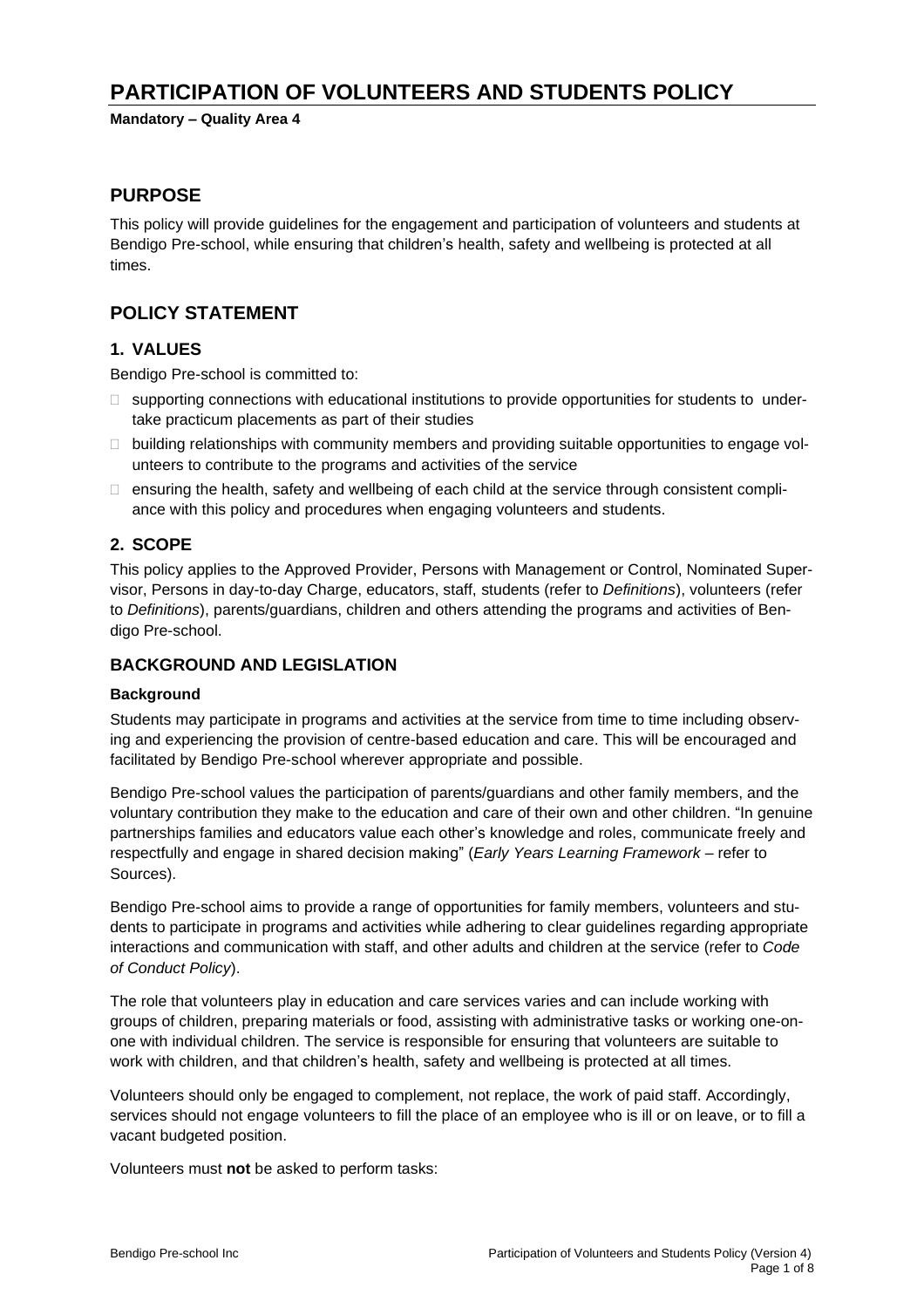- that they are untrained, unqualified or too inexperienced to undertake
- that put the children or themselves in a vulnerable or potentially unsafe situation
- where there is a conflict of interest.

Prior to participation at the service, a volunteer or student (aged 18 years or over) must be in possession of a Working with Children (WWC) Check.

Parents/guardians whose children usually attend the service are exempt from needing a WWC Check. However a service may decide, as a demonstration of duty of care, that all parents/guardians who volunteer at the service are required to undergo a WWC Check.

In line with Child Safe Standard 4 and the *Child Safe Environment Policy*, prior to engaging a volunteer or student an assessment should be undertaken of the nature of the responsibility to determine whether a position description is required, and based on that whether an interview and referee checks are required.

### **Legislation and standards**

Relevant legislation and standards include but are not limited to:

- Child Safe Standards
- *Education and Care Services National Law Act 2010*
- *Education and Care Services National Regulations 2011*
- *Equal Opportunity Act 2010* (Vic)
- *Fair Work Act 2009* (Cth)
- *National Quality Standard*, Quality Area 4: Staffing Arrangements
- *Occupational Health and Safety Act 2004* (Vic)
- *Working with Children Act 2005* (Vic)

### **DEFINITIONS**

The terms defined in this section relate specifically to this policy. For commonly used terms e.g. Approved Provider, Nominated Supervisor, Regulatory Authority etc. refer to the *General Definitions* section of this manual.

**Child-related work:** In relation to the WWC Check, child-related work includes work with children which may involve physical contact, face-to-face contact, oral, written or electronic communication.

**Conflict of interest:** (In relation to this policy) refers to an interest that may affect, or may appear reasonably likely to affect, the judgement or conduct of the volunteer, or may impair their independence or loyalty to the service. A conflict of interest can arise from avoiding personal losses as well as gaining personal advantage, whether financial or otherwise, and may not only involve the volunteer, but also their relatives, friends or business associates.

**Staff record:** A record which the Approved Provider of a centre-based service must keep containing information about the Nominated Supervisor, the Educational Leader, staff, volunteers, students and the Responsible Person at a service (Regulations 146–149). A sample staff record is available on the ACECQA website: <http://www.acecqa.gov.au/>

**Student:** A person undertaking a practicum placement as part of a recognised early childhood qualification. This student will be supported by an educational institution in the completion of their placement.

**Volunteer:** A person who willingly undertakes defined activities to support the education and care programs at a service in an unpaid or honorary capacity. These activities may include child-related work (refer to *Definitions)*, administrative tasks, or preparing materials or food.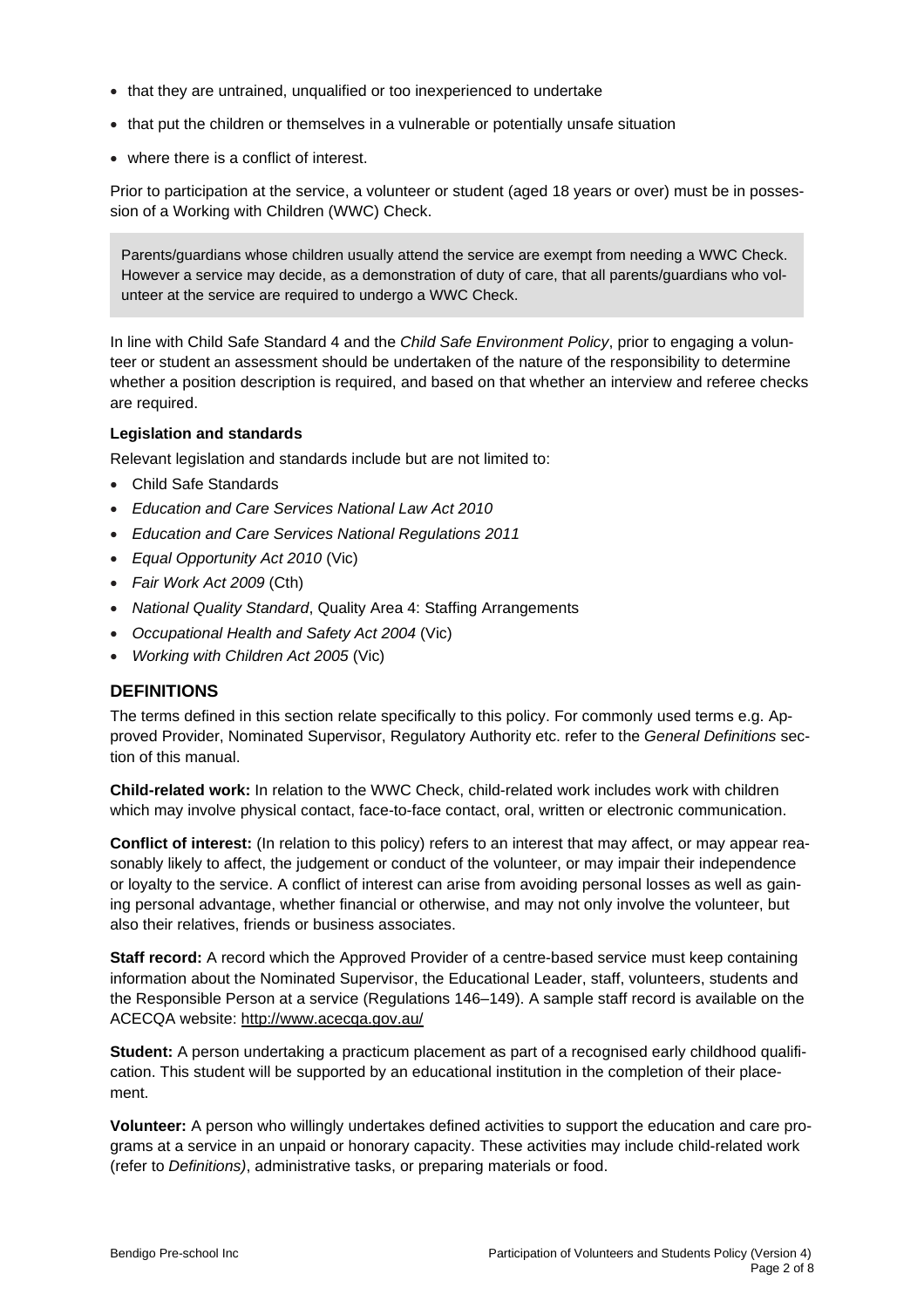**Working with Children (WWC) Check:** The check is a legal requirement for those undertaking paid or voluntary child-related work (refer to *Definitions*) in Victoria and is a measure to help protect children from harm arising as a result of physical or sexual abuse. The Department of Justice assesses a person's suitability to work with children by examining relevant serious sexual, physical and drug offences in a person's national criminal history and, where appropriate, their professional history. A WWC Check card is granted to a person under working with children legislation if:

- they have been assessed as suitable to work with children
- there has been no information that, if the person worked with children, they would pose a risk to those children
- they are not prohibited from attempting to obtain, undertake or remain in child-related employment.

### **SOURCES AND RELATED POLICIES**

### **Sources**

- Australian Children's Education and Care Quality Authority (ACECQA): [www.acecqa.gov.au](http://www.acecqa.gov.au/)
- *The Early Years Learning Framework for Australia: Belonging, Being, Becoming*: [www.acecqa.gov.au](file://///kpv-sbs/data/BD&G/Communications/Publications/Policy%20Works/2017%20Final%20PolicyWorks/www.acecqa.gov.au)
- A Guide for Creating a Child Safe Organisation (The Commission for Children and Young People) [www.ccyp.vic.gov.au](file://///kpv-sbs/data/BD&G/Communications/Publications/Policy%20Works/2017%20Final%20PolicyWorks/www.ccyp.vic.gov.au)
- Working with Children Check unit, Department of Justice & Regulation provides details of how to obtain a WWC Check: [www.workingwithchildren.vic.gov.au](file://///kpv-sbs/data/BD&G/Communications/Publications/Policy%20Works/2017%20Final%20PolicyWorks/www.workingwithchildren.vic.gov.au)

#### **Service policies**

- *Child Safe Environment Policy*
- *Code of Conduct Policy*
- *Complaints and Grievances Policy*
- *Delivery and Collection of Children Policy*
- *Determining Responsible Person Policy*
- *Inclusion and Equity Policy*
- *Interactions with Children Policy*
- *Occupational Health and Safety Policy*
- *Privacy and Confidentiality Policy*
- *Staffing Policy*
- *Supervision of Children Policy*

## **PROCEDURES**

### **The Approved Provider and Persons with Management or Control are responsible for:**

- developing guidelines for accepting applications from volunteers and students to work at the service in consultation with the Nominated Supervisor and educators and which are aligned with the *Child Safe Environment Policy*
- accepting or rejecting a potential volunteer or student based on the circumstances of the service at the time, in consultation with the Nominated Supervisor
- ensuring that children being educated and cared for by the service are adequately supervised, and the legislated educator-to-child ratios are complied with at all times (Regulations 123, 355, 360) (refer to *Supervision of Children Policy*)
- reading the Working with Children (WWC) Check of volunteers and students where required, and ensuring that the details are recorded in the service register
- ensuring that the staff record contains the name, address and date of birth of volunteers and students attending the service (Regulations 145, 149(1))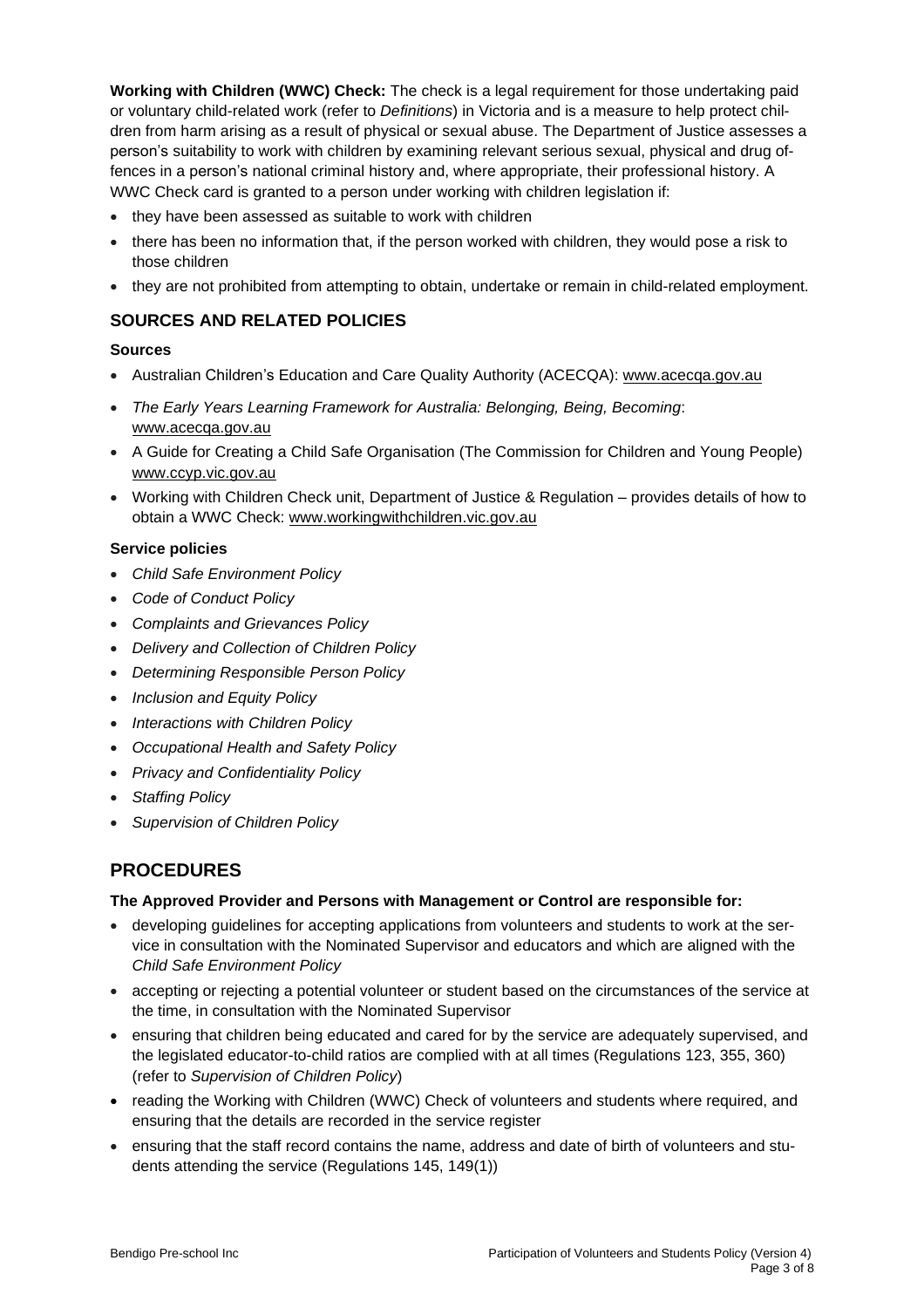- keeping a record for each day on which each student or volunteer participates with the date and the hours of participation (Regulation 149(2))
- ensuring that volunteers, students and parents/guardians are adequately supervised at all times, and that the health, safety and wellbeing of children at the service is protected
- ensuring that volunteers, students and parents/guardians are not left with sole supervision of individual children or groups of children
- ensuring that the Nominated Supervisor, educators and other staff, volunteers and students on placement at the service are not affected by alcohol or drugs (including prescription medication) that would impair their capacity to supervise or provide education and care to children (Regulation 83)
- ensuring that parents/guardians of a child attending the service can enter the service premises at any time that the child is being educated and cared for, except where this may pose a risk to the safety of children or staff, or conflict with any duty of the Approved Provider, Nominated Supervisor or educators under the law (Regulation 157)
- developing a range of strategies to enable and encourage the participation and involvement of parents/guardians at the service
- providing volunteers, students and parents/guardians with access to all service policies and procedures, and a copy of the *Education and Care Services National Regulations 2011*
- ensuring that volunteers, students and parents/guardians comply with the National Regulations and all service policies and procedures, including the *Code of Conduct Policy*, while attending the service
- developing an induction checklist for volunteers and students attending the service (refer to Attachment 1 – Sample induction checklist for volunteers and students) in consultation with the Nominated Supervisor and educators.

### **The Nominated Supervisor and Persons in Day to Day Charge are responsible for:**

- assisting the Approved Provider to develop guidelines for applications from volunteers and students to work at the service and which are aligned with the *Child Safe Environment Policy*
- assisting the Approved Provider with decisions in relation to accepting/rejecting a potential volunteer or student based on the circumstances of the service at the time
- ensuring that children being educated and cared for by the service are adequately supervised, and the legislated educator-to-child ratios are complied with at all times (Regulations 123, 355, 360) (refer to *Supervision of Children Policy*)
- ensuring that, where required, the WWC Check has been read prior to the volunteer/student's commencement at the service, and that details are included on the staff record
- ensuring that volunteers, students and parents/guardians are adequately supervised at all times when participating at the service, and that the health, safety and wellbeing of children at the service is protected
- ensuring that volunteers, students and parents/guardians are not left with sole supervision of individual children or groups of children
- ensuring that parents/guardians of a child attending the service can enter the service premises at any time that the child is being educated and cared for, except where this may pose a risk to the safety of children or staff, or conflict with any duty of the Approved Provider, Nominated Supervisor or educators under the law (Regulation 157)
- ensuring strategies are in place to enable and encourage the participation and involvement of parents/guardians at the service
- providing volunteers, students and parents/guardians with access to all service policies and procedures, and a copy of the *Education and Care Services National Regulations 2011*
- ensuring that volunteers, students and parents/guardians comply with the National Regulations and all service policies and procedures, including the *Code of Conduct Policy*, while attending the service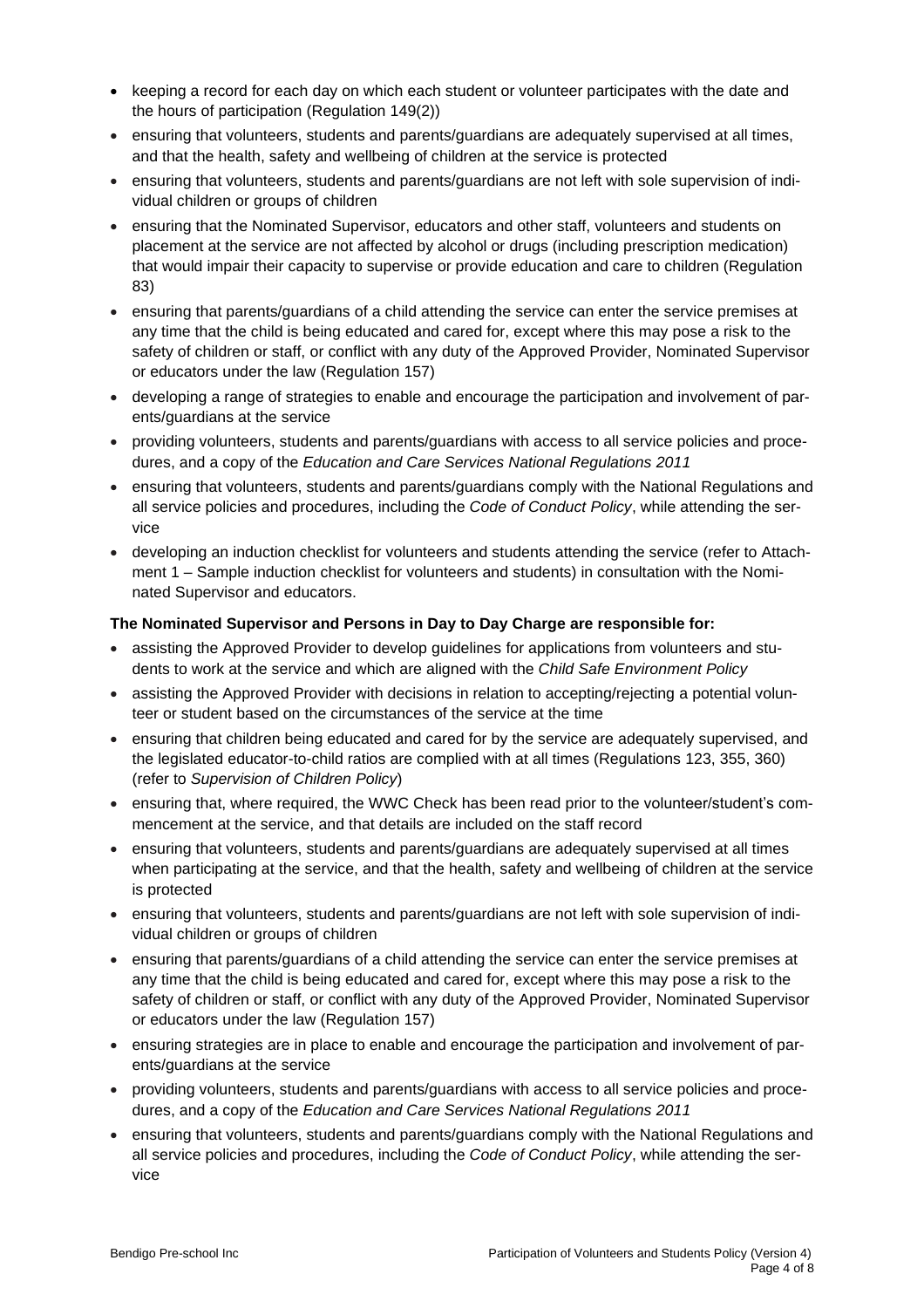- assisting the Approved Provider to develop an induction checklist for volunteers and students at the service (refer to Attachment 1 – Sample induction checklist for volunteers and students)
- ensuring that volunteers and students have completed the induction checklist (refer to Attachment 1) and have been provided with a copy of the staff handbook, if applicable.

#### **All other educators are responsible for:**

- assisting the Approved Provider and Nominated Supervisor to develop guidelines for applications from volunteers and students to participate at the service and are aligned with the *Child Safe Environment Policy*
- ensuring that children being educated and cared for by the service are adequately supervised, and the legislated educator-to-child ratios are complied with at all times (refer to *Supervision of Children Policy*)
- providing volunteers, students and parents/guardians with access to all service policies and procedures, and a copy of the *Education and Care Services National Regulations 2011*
- ensuring that volunteers, students and parents/guardians comply with the National Regulations and all service policies and procedures, including the *Code of Conduct Policy*, while attending the service
- ensuring that volunteers, students and parents/guardians are adequately supervised at all times, and that the safety, health and wellbeing of children at the service is protected
- ensuring that volunteers, students and parents/guardians are not left with sole supervision of individual children or groups of children
- enabling parents/guardians of children attending the service access the service premises at any time the child is being educated and cared for except where this poses a risk to the safety of children and/or staff
- encouraging the participation and involvement of parents/guardians at the service
- assisting the Approved Provider and Nominated Supervisor to develop an induction checklist for volunteers and students at the service (refer to Attachment 1 – Sample induction checklist for volunteers and students)
- assisting volunteers and students to understand the requirements of this policy and the expectations of the service.

### **Volunteers and students, while at the service, are responsible for:**

- ensuring they have provided all details required to complete the staff record
- undertaking a WWC Check and presenting a current WWC Check card or other notification, as applicable
- understanding and acknowledging the requirement for confidentiality of all information relating to educators and families within the service (refer to *Privacy and Confidentiality Policy*)
- complying with the requirements of the *Education and Care Services National Regulations 2011* and with all service policies and procedures, including the *Code of Conduct Policy*, while at the service
- undertaking the induction process and completing the induction checklist (refer to Attachment 1) prior to commencement at the service
- following the directions of staff at the service at all times to ensure that the health, safety and wellbeing of children is protected.

### **Parents/guardians are responsible for:**

- providing information for the staff record as required
- complying with the requirements of the *Education and Care Services National Regulations 2011* and with all service policies and procedures, including the *Code of Conduct Policy* and *Privacy and Confidentiality Policy* while attending the service
- following the directions of staff at the service at all times to ensure that the health, safety and wellbeing of children is protected.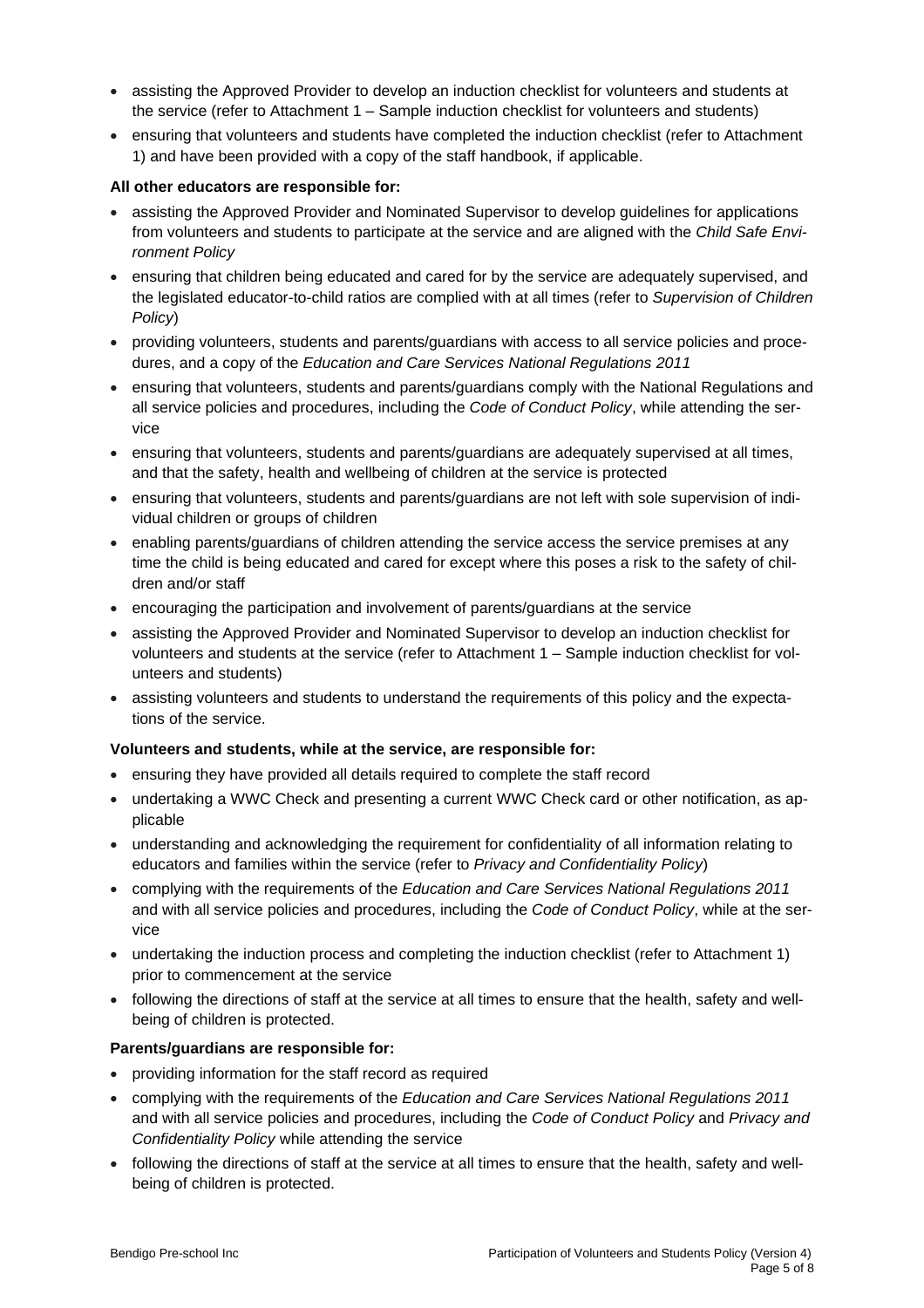## **EVALUATION**

In order to assess whether the values and purposes of the policy have been achieved, the Approved Provider will:

- check staff records on a regular basis to ensure details of students, volunteers and where appropriate parents/guardians are maintained in line with all legislative requirements as outlined in the policy
- regularly seek feedback from everyone affected by the policy regarding its effectiveness
- monitor the implementation, compliance, complaints and incidents in relation to this policy
- keep the policy up to date with current legislation, research, policy and best practice
- revise the policy and procedures as part of the service's policy review cycle, or as required
- notify parents/guardians at least 14 days before making any changes to this policy or its procedures unless a lesser period is necessary because of a risk.

## **ATTACHMENTS**

• Attachment 1: Sample induction checklist for volunteers and students

### **AUTHORISATION**

This policy was adopted by the Approved Provider of Bendigo Pre-school on 11/08/2020.

## **REVIEW DATE:** AUGUST 2022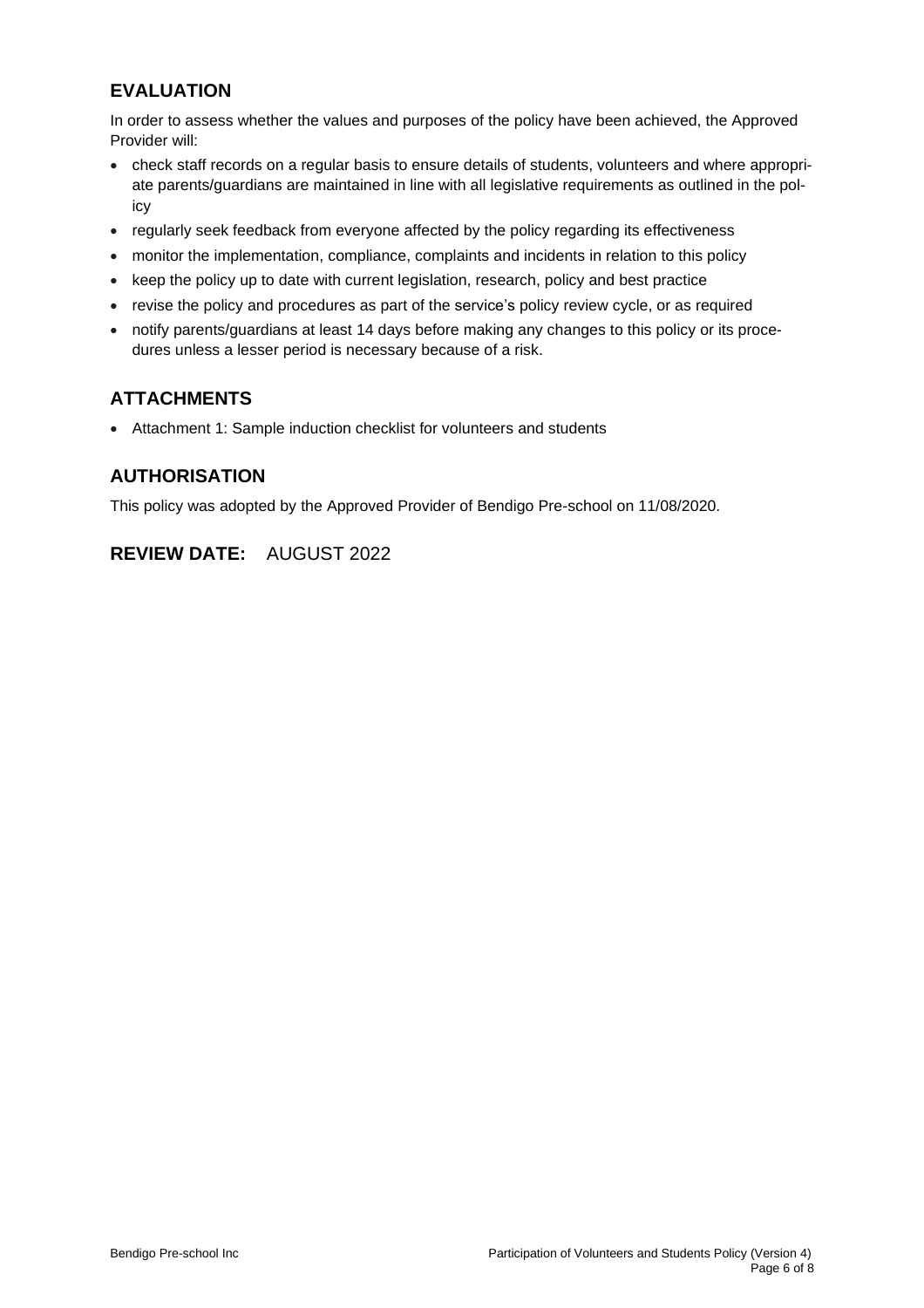## **ATTACHMENT 1 Sample induction checklist for volunteers and students**

Name: \_\_\_\_\_\_\_\_\_\_\_\_\_\_\_\_\_\_\_\_\_\_\_\_\_\_\_\_\_\_\_\_\_\_\_\_\_\_\_\_\_\_\_\_\_\_\_\_\_\_\_ Date: \_\_\_\_\_\_\_\_\_\_\_\_\_\_\_\_\_

To be completed by all volunteers and students participating at Bendigo Pre-school and returned to the Nominated Supervisor prior to commencing at the service.

|                                                                                                                                                                                                                   | <b>Please tick</b> |
|-------------------------------------------------------------------------------------------------------------------------------------------------------------------------------------------------------------------|--------------------|
| I have been given access to all the policies and procedures of Bendigo Pre-<br>school,                                                                                                                            |                    |
| I understand the content of service policies and procedures, including those<br>relating to:                                                                                                                      |                    |
| • conduct while at the service (Code of Conduct Policy)                                                                                                                                                           |                    |
| • emergency, evacuation, fire and safety, including locations of fire extinguish-<br>ers and emergency exits (Emergency and Evacuation Policy)                                                                    |                    |
| • accidents at the service (Incident, Injury, Trauma and Illness Policy)                                                                                                                                          |                    |
| • dealing with medical conditions (Dealing with Medical Conditions Policy,<br>Asthma Policy, Anaphylaxis Policy, Diabetes Policy, Epilepsy Policy and Ad-<br>ministration of Medication Policy)                   |                    |
| • good hygiene practices (Hygiene Policy)                                                                                                                                                                         |                    |
| • dealing with infectious diseases (Dealing with Infectious Diseases Policy)                                                                                                                                      |                    |
| • first aid arrangements for children and adults, including the location of the<br>nearest first aid kit (Administration of First Aid Policy)                                                                     |                    |
| • daily routines                                                                                                                                                                                                  |                    |
| • the importance of OHS and following safe work practices (Occupational<br>Health and Safety Policy)                                                                                                              |                    |
| • interacting appropriately with children (Interactions with Children Policy)                                                                                                                                     |                    |
| • reporting of serious incidents and notifiable incidents at the service ( <i>Incident</i> ,<br>Injury, Trauma and Illness Policy, Complaints and Grievances Policy and<br>Occupational Health and Safety Policy) |                    |
| • reporting hazards in the workplace (Occupational Health and Safety Policy)                                                                                                                                      |                    |
| handling complaints and grievances (Complaints and Grievances Policy)<br>$\bullet$                                                                                                                                |                    |
| • child safety and wellbeing and child protection including how to respond to<br>concerns (Child Safe Environment Policy)                                                                                         |                    |
| • privacy and confidentiality of information (Privacy and Confidentiality Policy)                                                                                                                                 |                    |